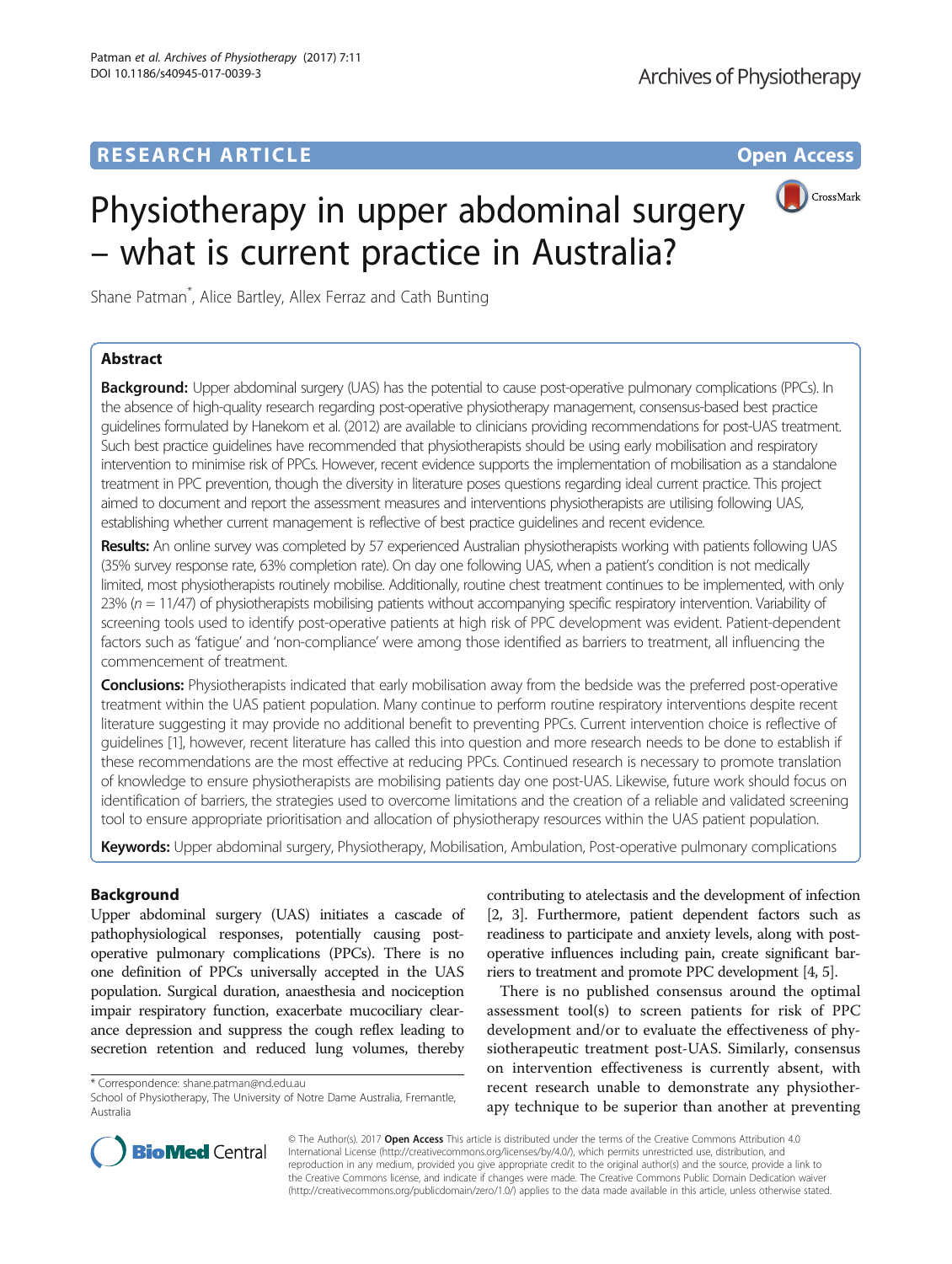PPCs [\[6](#page-9-0)]. Physiological outcomes of deep breathing exercises (DBEx) are variable, with many concluding that a reduction in respiratory capacity occurs regardless of prophylactic DBEx treatment [[2\]](#page-9-0). There is insufficient evidence to suggest any significant clinical effectiveness of respiratory interventions such as incentive spirometry and continuous positive airway pressure post-operatively for PPC prevention [\[7](#page-9-0), [8\]](#page-9-0). In comparison, recent evidence suggests that early post-operative mobilisation is a sufficient standalone treatment for patients following UAS and does not require respiratory interventions to further reduce PPCs [[1, 9](#page-9-0)]. Variations in evidence and patient presentation can lead clinicians to attend to patients post-operatively based on clinical experience and observation, making it increasingly difficult to recognise what current standard physiotherapy practice is within this post-UAS population.

In the absence of high quality research and ongoing uncertainties surrounding the role and effectiveness of specific post-operative physiotherapy interventions, an international panel of experts formulated best practice recommendations for physiotherapy management within the UAS cohort [[1](#page-9-0)]. Although being a lower form of evidence, the consensus recommendations suggest that the treatment parameters endorsed have reasonable generalisability across UAS patient populations; however, this is only valid if the guidelines are implemented into clinical practice.

Current post-operative UAS physiotherapy management within Australia has not been clearly documented. Therefore, this project aimed to document and report the assessment measures and interventions physiotherapists in Australia are utilising following UAS. Further, it aimed to establish whether current management was reflective of best practice recommendations as documented by Hanekom et al. [\[1](#page-9-0)], and demonstrate if research is being transferred and implemented into clinical practice.

#### Methods

#### Design

A novel, anonymous, online survey was designed to explore current practice amongst physiotherapists treating patients following UAS in general surgical wards in Australian hospitals. Closed questions were predominately used incorporating a ranking system and matrix scale; open questions and free text boxes were also included. The survey was comprised of seven (7) sections, with a total of fifty-five (55) questions aiming to investigate the assessment tools and interventions commonly used by physiotherapists in the UAS cohort.

For the purpose of this study PPC was defined as "an identifiable disease or dysfunction that is clinically relevant and adversely affects the clinical course" [[1](#page-9-0)]. Likewise, risk factors that prompt PPCs in patients post-UAS were classified as per those of Souza Possa et al. [[4](#page-9-0)] including advanced age, smoking history and impacts of surgery. Early mobilisation tasks were examined, which included walking away from the bedside (greater than five metres) in conjunction with upright positions, sitting out of bed and stairs [[1, 10\]](#page-9-0). Definitions of frequently used terms included in the matrix styled questions were provided and designed to guide participants to answer accurately (see Additional file [1](#page-9-0)). Other definitions of commonly used terms were also supplied to participants.

#### Ethics approval

The study was approved by the Human Research Ethics Committee (HREC) at The University of Notre Dame Australia (015151F) and by relevant local institutional HRECs.

#### Piloting

Prior to use, four independent individuals piloted the survey for readability and face validity; three were experienced cardiorespiratory physiotherapists with a particular interest and knowledge regarding UAS, the fourth was a health professional in a different field of work. Piloting identified any unanticipated problems and ambiguity within the instructions and questions and recognised time commitments required to complete the survey, allowing modification prior to dissemination. Minor amendments only were identified requiring adjustment for enhancing clarity on a couple of questions, plus some formatting adjustments of the online tool to enhance presentation / readability, and the online survey was finalised for distribution in February 2016.

#### Participants

Participants were included if they were qualified physiotherapists treating patients following UAS in an Australian hospital.

### Recruitment

All Australian hospitals that conducted general surgery were identified via publicly accessible websites. Hospitals were contacted to establish if UAS was performed and whether the facility provided a physiotherapy service to patients undergoing UAS.

Hospital contact details were distributed between researchers by a random sequence generator in order to avoid bias. Phone calls were directed to the Physiotherapy Head of Department who provided further contact details and/or email addresses of physiotherapists. An outline of the study's objectives was discussed during the phone calls, emphasising the necessity for physiotherapists treating patients undergoing UAS to be involved. Participants were encouraged to forward on the email to other relevant clinicians, increasing response rate via the snowball effect.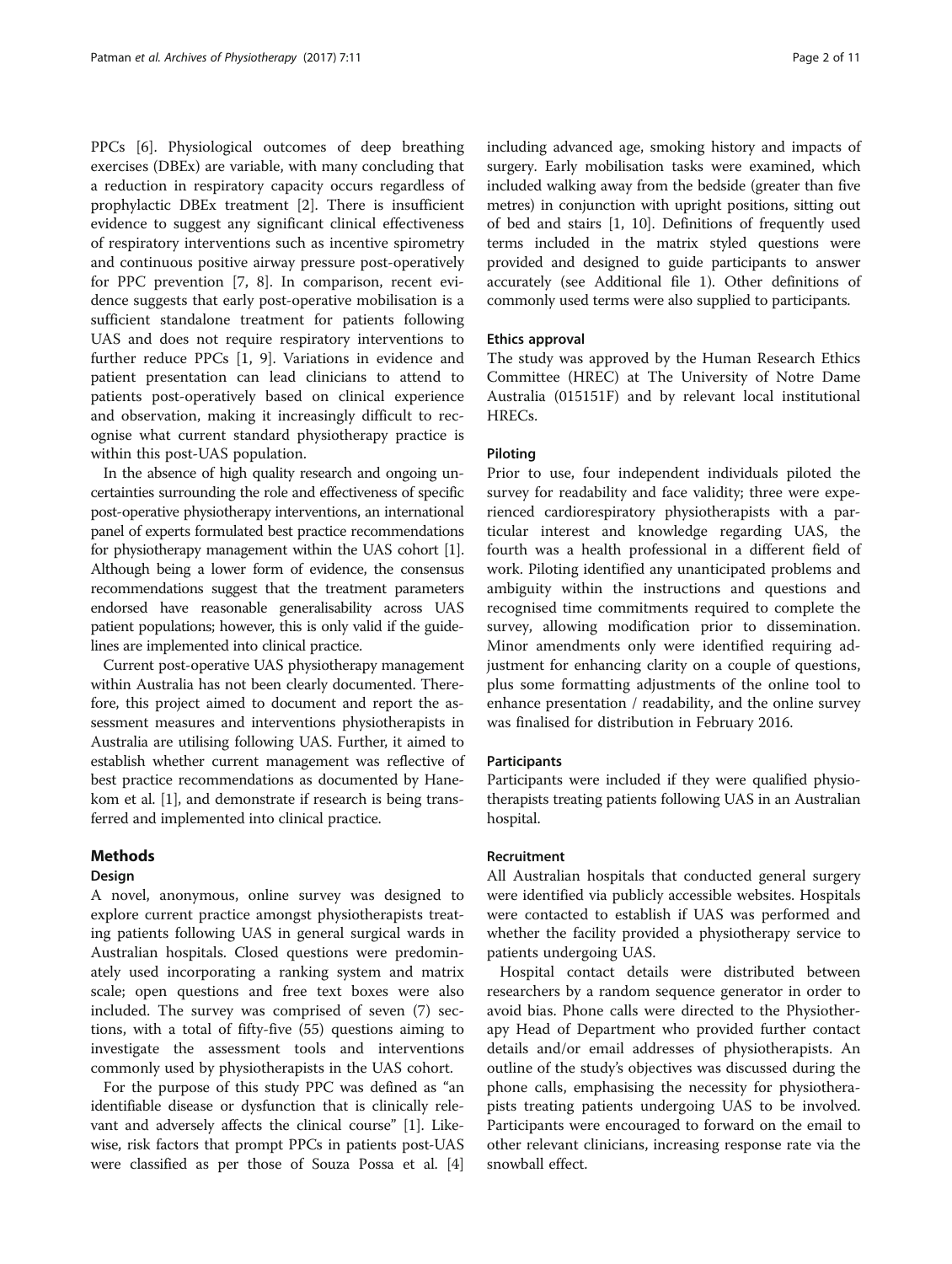#### Sample size

As this study was descriptive and did not test any hypotheses, no sample size calculations were undertaken. A purposeful sample of convenience was used. All hospitals performing UAS were targeted resulting in a total population of 189 Australian hospitals being contacted. Not all facilities performed UAS or had physiotherapists treating these patients, whilst others did not want to provide contact details due to security and/or confidentiality reasons. As a result, contact details of 178 physiotherapists were retrieved.

#### **Distribution**

An invitation to participate with the anonymous survey was distributed by email in February 2016 using the online survey tool Qualtrics [\(http://www.qualtrics.com](http://www.qualtrics.com)). Voluntarily opening and completing the survey implied consent.

Participants were given up to 3 months to complete the survey; follow up emails were sent to participants prompting completion of the survey at four, 6 and 8 weeks after the initial email was sent, aiming to optimise response rate.

#### Data analysis

Data was anonymously collected via the Qualtrics Q-Lite Package then exported into Microsoft Excel (Version 1.23.1 for Mac) for analysis. Categorical data were expressed in terms of count, frequency and proportions, primarily reporting percentages and means, specifically clarifying the total responses (n). Means were used to decipher the matrix styled questions. A 5-point Likert scale was used, aligning with "never" to "always". For ranking styled questions, respondents were limited to three responses, allowing greater control of bias. Quantitative content analysis was used to determine patterns of participant responses to open ended questions, these were organised using a category matrix describing postoperative treatment goals [\[11\]](#page-9-0). Frequency counts were undertaken and expressed as numbers and percentages.

#### **Results**

A total of 178 email invites were sent, of which 14 failed delivery, and 91 survey links were opened, providing a consenting rate of 56%. Of these 91 surveys successfully distributed and opened, 57 were completed (35% survey response rate; 63% completion rate), with the remaining 34 potential participants opening and viewing the survey but not progressing to engage to leave responses. Fig. [1](#page-3-0) provides a flowchart of participant recruitment. Question responses were not forced in order to proceed through the online survey; consequently not all 57 respondents completed every question, necessitating reporting "n" per question. Due to low variance across the Likert scale, to

facilitate interpretation of data obtained responses of "never" and "rarely" were collapsed and reported together, as were "always" and "often", whilst "sometimes" remained the same, thereby resulting in three groupings for reporting. Tables [3](#page-5-0) -6 provide the original 5-point scale data.

#### **Demographics**

Demographics of participants and hospitals shown in Table [1.](#page-4-0)

#### Screening patients for pre-existing and post-operative risk factors prior to commencing treatment

Screening of patients prior to UAS by physiotherapists was not performed routinely; 51% respondents  $(n = 29)$ 57) reporting this was "never" part of their practice, with a further 37% ( $n = 21/57$ ) responding that they "rarely" screened / assessed patients prior to their UAS.

From a list provided to them, physiotherapists were asked to specify the frequently used parameters they utilise to assist them in identifying pre-existing risk factors that put patients at greater risk of PPC development. 'Advanced age' and 'smoking history' were both recognised by 98% ( $n = 54/55$ ) of respondents as pre-existing risk factors; 94% ( $n = 52/55$ ) of respondents noted that 'pre-morbid respiratory conditions' are "always" a risk factor, with 91% ( $n = 50/55$ ) agreeing that 'pre-existing heart conditions' were also a factor to acknowledge. Screening tools "never" used include 'neurological conditions' (53%,  $n = 29/55$ ) and an 'American Society of Anesthesiology (ASA) score greater than 2' (42%,  $n = 23/55$ ).

Post-operatively, physiotherapists commonly use 'chest x-ray' (81%,  $n = 21/26$ ), 'auscultation' (77%,  $n = 20/26$ ) and 'decreased saturation of oxygen  $(SpO<sub>2</sub>)'$  (77%,  $n = 20/26$ ) as parameters to screen for high priority patients. 'Surgical duration' was rated by 58% ( $n = 32/$ 55) as "sometimes" and "often" by 12%  $(n = 12/55)$  as being used to identify a patient at risk of PPCs. However, respondents did not rate 'sputum classification' (46%,  $n = 12/26$  or 'high temperature' (50%,  $n = 13/26$ ) as commonly used post-operative screening tools.

## Treatment

Physiotherapists were asked to comment on their primary goals and/or foci for their management of patients over consecutive days post-UAS. Recurring statements indicated the majority of patients were not seen on day zero (day of surgery). On average,  $94\%$  ( $n = 51/54$ ) of physiotherapists in general surgical wards treated their UAS patients once daily, with 93% ( $n = 51/55$ ) initiating intervention on day one post-operatively.

On day one post-operatively, 85% ( $n = 40/47$ ) indicated their goal was to mobilise their patients away from the bedside, with all physiotherapists expecting patients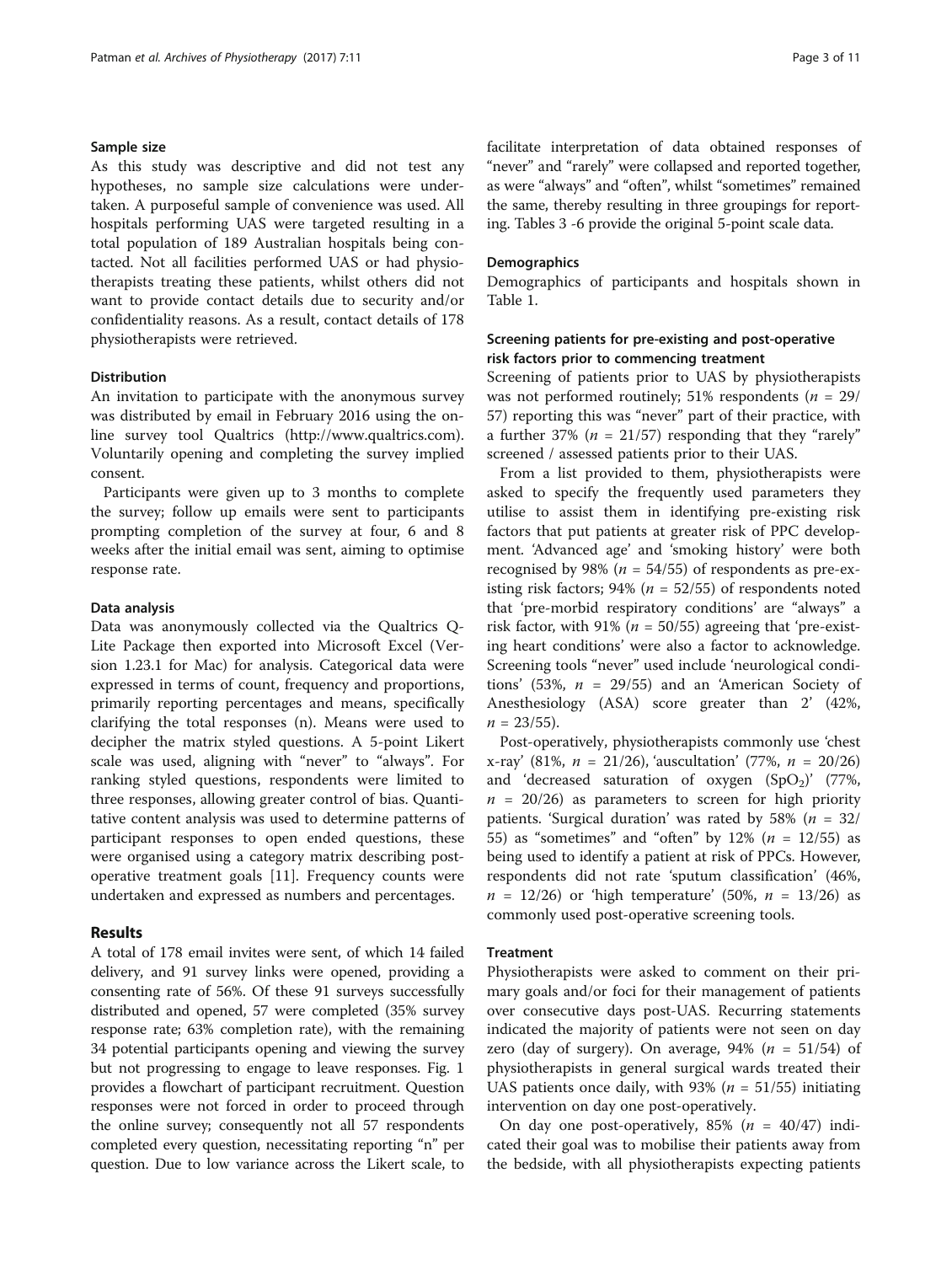<span id="page-3-0"></span>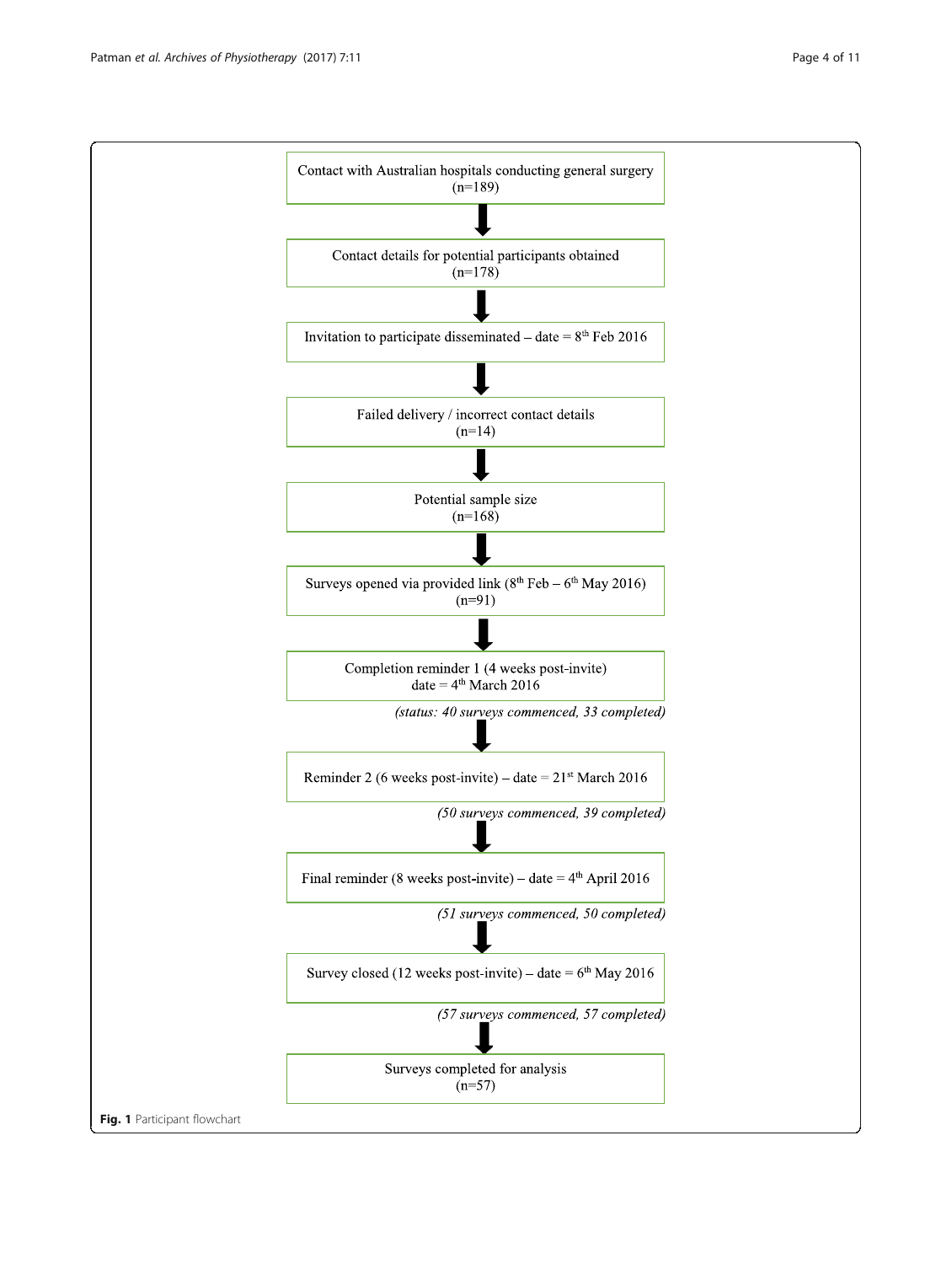<span id="page-4-0"></span>**Table 1** Participant and hospital demographics ( $n = 57$ ). Data are expressed as number (%) unless otherwise specified

| Demographics                   |                   |             |  |
|--------------------------------|-------------------|-------------|--|
| Age - years [mean (range)]     |                   | $35(21-63)$ |  |
| Gender                         | Female            | 45 (79)     |  |
| State                          | VIC               | 19 (33)     |  |
|                                | <b>NSW</b>        | 11(19)      |  |
|                                | <b>WA</b>         | 11 (19)     |  |
|                                | <b>ACT/NT/TAS</b> | 6(11)       |  |
|                                | <b>QLD</b>        | 5(9)        |  |
|                                | SA                | 5(9)        |  |
| Years of experience as a       | $1-5$ years       | 15 (26)     |  |
| physiotherapist                | $6-10$ years      | 16(28)      |  |
|                                | $>10$ years       | 26 (46)     |  |
| Years of experience in General | <1 year           | 7(12)       |  |
| Surgical Ward                  | $1-2$ years       | 9(16)       |  |
|                                | 3-5 years         | 6(11)       |  |
|                                | >5 years          | 35(61)      |  |
| Hospital <sup>a</sup>          | Public            | 39 (68)     |  |
|                                | Private           | 16(28)      |  |
|                                | Mixed             | 2(4)        |  |
| Type <sup>a</sup>              | Tertiary          | 9(16)       |  |
|                                | Secondary         | 2(4)        |  |
| Setting <sup>a</sup>           | Metropolitan      | 16(28)      |  |
|                                | Regional          | 6(11)       |  |
| Number of beds in General      | $0 - 10$          | 4(7)        |  |
| Surgical Wards                 | $10 - 20$         | 3(5)        |  |
|                                | > 20              | 50 (88)     |  |

<sup>a</sup>question = "What type of hospital do you currently work at? Please select all that apply." multiple incomplete responses per option, therefore % not equal to 100 ACT Australian Capital Territory, NSW New South Wales, NT Northern Territory, QLD Queensland, Tas Tasmania, WA Western Australia, VIC Victoria, SA South Australia

Hospital: refer to

- <http://www.aihw.gov.au/haag12-13/public-and-private-hospitals/>

Type: refer to

- [http://healthissuescentre.org.au/consumers/health-care-in-australia/](http://healthissuescentre.org.au/consumers/health-care-in-australia/understanding-our-health-care-system) [understanding-our-health-care-system](http://healthissuescentre.org.au/consumers/health-care-in-australia/understanding-our-health-care-system)

to achieve transferring bed to chair to sitting out of bed (SOOB) and only 11% ( $n = 5/47$ ) suggesting their focus was for patients to be SOOB without further mobilising. Physiotherapists' expectations of patient milestones achieved each consecutive day post-UAS are given in Table 2.

The following comment reflects the diversity of a potential physiotherapy treatment day one:

"Initial assessment and identifying main issues.  $Education$  +++, strategies to reduce pain during transfer to sit on edge of bed, aim to sit out of bed, formal prescription/completion of deep breathing/

Table 2 Milestones expected to be achieved following UAS

| $(n = 45)$                                              | Day 1          | Day 2 | Day 3-5 |
|---------------------------------------------------------|----------------|-------|---------|
| <b>Bed exercises</b>                                    | 78             | 20    | 13      |
| Sitting over edge of bed                                | 98             | 18    | 18      |
| Transferring bed to chair                               | 100            | 24    | 22      |
| Marching on spot (at bedside)                           | 96             | 29    | 18      |
| Walking away from bed (5+ m)<br>with assistance         | 80             | 47    | 22      |
| Walking independently with gait<br>aid away from bed    | 20             | 67    | 58      |
| Walking independently without<br>gait aid away from bed | 9              | 31    | 96      |
| <b>Stairs</b>                                           | $\mathfrak{D}$ | 18    | 96      |
| Other(s) (please specify)                               | 4              | 7     | 13      |

Values expressed as % where participants answered "always". Values in bold indicate the top 4 expected milestones for day 1

bubble PEP/incentive spirometry to increase ventilation. Sputum clearance as required with supported huff/cough. Wean oxygen as able. If physiologically responding well to all of the above, trial short walk with aid."

Consistent with their stated goals, physiotherapists are almost universally prescribing mobilisation away from the bedside as their primary treatment day one, as evident by 87% ( $n = 40/47$ ) either "often" or "always" selecting 'ambulation' (Table [3](#page-5-0)). When asked what they typically included in a physiotherapy prescribed mobility program, the 35 free text responses can be globally summarised as incorporating graded/progressive walking and functional activities, with consideration of frequency, intensity and duration, with an education component. Respiratory interventions (such as deep breathing exercises and/or supported cough were consistently prescribed within the first 3 days postoperatively. Physiotherapists were asked if they prescribed respiratory interventions to patients postoperatively, of which 93% ( $n = 43/46$ ) of physiotherapists said "always". Seventy-seven per cent  $(n = 36/47)$ reported that they had aimed to incorporate chest treatment as standard practice, and  $23\%$  ( $n = 11/47$ ) commented that mobilisation without specific respiratory intervention was their primary aim of treatment over the consecutive days.

The choice of respiratory components incorporated into post-operative treatment was variable amongst physiotherapists (Table [4\)](#page-5-0). The most commonly prescribed component was a huff +/− cough, followed by positioning, thoracic expansion exercises and sustained maximal inspirations; however, no component was prescribed significantly more than another.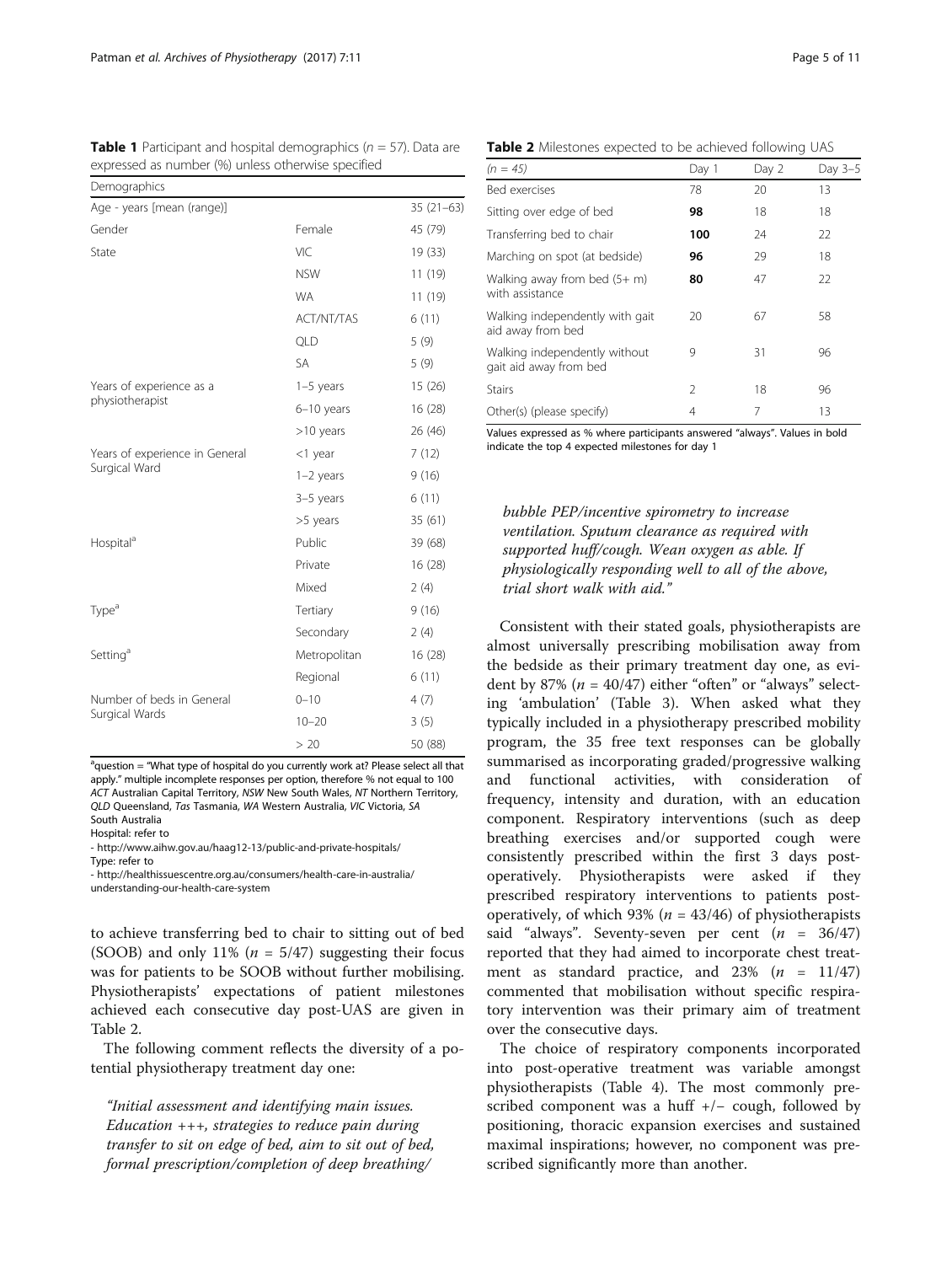<span id="page-5-0"></span>Table 3 Frequently prescribed and used interventions over consecutive days post-UAS

|                 | DAY 1          |                |                |                |                | DAY <sub>2</sub> |                |                |                |                | DAY 3          |                |                |                |                |
|-----------------|----------------|----------------|----------------|----------------|----------------|------------------|----------------|----------------|----------------|----------------|----------------|----------------|----------------|----------------|----------------|
| $(n = 46)$      | Never          | Rarely         | Sometimes      | Often          | Always         | Never            | Rarely         | Sometimes      | Often          | Always         | Never          | Rarely         | Sometimes      |                | Often Always   |
| <b>DBEx</b>     | $\mathbf{0}$   | $\overline{4}$ | 9              | 48             | 39             | $\mathbf 0$      | 7              | 22             | 39             | 33             | $\overline{4}$ | 22             | 30             | 28             | 15             |
| <b>ACBT</b>     | $\overline{4}$ | 22             | 30             | 30             | 13             | $\overline{4}$   | 26             | 33             | 28             | 9              | 11             | 24             | 43             | 17             | $\overline{4}$ |
| <b>FET</b>      | $\overline{2}$ | 15             | 35             | 22             | 26             | $\overline{2}$   | 20             | 37             | 24             | 17             | $\overline{7}$ | 28             | 37             | 22             | 7              |
| Cough           | 43             | 41             | 11             | $\overline{4}$ | 0              | 41               | 41             | 13             | $\overline{4}$ | $\mathbf{0}$   | 35             | 39             | 20             | $\overline{7}$ | 0              |
| Supported cough | $\mathbf{0}$   | $\circ$        | 7              | 33             | 61             | $\mathbf{0}$     | $\circ$        | 9              | 35             | 57             | $\circ$        | $\overline{2}$ | 30             | 28             | 39             |
| Cough assist    | 67             | 17             | 13             | $\mathbf{0}$   | $\overline{2}$ | 65               | 20             | 13             | $\circ$        | $\overline{2}$ | 72             | 20             | 7              | $\circ$        | $\overline{2}$ |
| Suction         | 17             | 57             | 24             | $\overline{2}$ | $\mathbf 0$    | 20               | 67             | 13             | $\mathbf{0}$   | $\mathbf{0}$   | 24             | 67             | 9              | $\mathbf{0}$   | $\mathbf{0}$   |
| PEP             | 13             | 37             | 41             | 9              | $\mathbf 0$    | 15               | 37             | 43             | $\overline{4}$ | $\mathbf 0$    | 22             | 41             | 33             | $\overline{4}$ | $\mathbf{0}$   |
| CPAP            | 48             | 43             | $\circ$        | $\mathbf{0}$   | $\Omega$       | 50               | 46             | 4              | $\mathbf{0}$   | $\Omega$       | 57             | 43             | 0              | $\mathbf{0}$   | $\Omega$       |
| $\mathsf{IS}$   | 41             | 37             | 15             | $\overline{4}$ | $\overline{2}$ | 43               | 35             | 15             | $\overline{4}$ | $\overline{2}$ | 54             | 30             | 11             | $\overline{2}$ | $\overline{2}$ |
| Aerosol therapy | 11             | 33             | 50             | 7              | $\Omega$       | 11               | 30             | 54             | $\overline{4}$ | $\Omega$       | 15             | 41             | 41             | $\overline{2}$ | $\mathbf{0}$   |
| Bed mobility    | $\mathbf{0}$   | 17             | 15             | 26             | 41             | 2                | 24             | 11             | 30             | 33             | 7              | 26             | 20             | 17             | 30             |
| Upright/SOOB    | $\circ$        | $\overline{4}$ | 9              | 30             | 57             | $\mathbf{0}$     | $\overline{4}$ | 9              | 26             | 61             | $\overline{2}$ | 13             | 9              | 22             | 54             |
| Sit to stand    | $\mathbf{0}$   | $\circ$        | $\overline{4}$ | 35             | 61             | $\mathbf{0}$     | $\overline{2}$ | $\overline{2}$ | 28             | 67             | $\mathbf{0}$   | $\overline{7}$ | 7              | 17             | 70             |
| Ambulation      | $\mathbf{0}$   | $\Omega$       | 13             | 28             | 59             | $\mathbf{0}$     | $\mathbf{0}$   | $\mathbf 0$    | 24             | 76             | $\mathbf{0}$   | $\mathbf{0}$   | 2              | 20             | 78             |
| Stairs/steps    | 43             | 33             | 17             | $\overline{4}$ | $\overline{2}$ | 11               | 30             | 39             | 15             | $\overline{4}$ | $\Omega$       | 9              | 35             | 39             | 17             |
| Cycle pedals    | 65             | 26             | $\circ$        | $\Omega$       | $\Omega$       | 57               | 33             | 11             | $\circ$        | $\mathbf{0}$   | 52             | 35             | 11             | $\overline{2}$ | $\circ$        |
| UL exercises    | 13             | 28             | 39             | 13             | 7              | 11               | 28             | 37             | 17             | 7              | 13             | 24             | 39             | 17             | $\overline{7}$ |
| Education       | $\Omega$       | $\circ$        | 7              | 17             | 76             | 0                | $\overline{2}$ | 7              | 13             | 78             | $\mathbf{0}$   | $\overline{4}$ | $\overline{4}$ | 15             | 76             |

Values expressed as %. Values in bold represent frequently prescribed and used interventions for particular days

DBEx deep breathing exercises, ACBT active cycle of breathing, FET forced expiratory techniques, PEP positive expiratory pressure, IS incentive spirometry, CPAP continuous positive airway pressure, SOOB sitting out of bed, UL upper limb

|  | Table 4 Components of breathing exercises |  |  |
|--|-------------------------------------------|--|--|
|--|-------------------------------------------|--|--|

| $(n = 46)$                     | Never          | Rarely         | Sometimes | Often          | Always         |
|--------------------------------|----------------|----------------|-----------|----------------|----------------|
| Inspiratory hold               | $\overline{4}$ | $\overline{4}$ | 41        | 41             | 9              |
| SMI                            | 9              | 22             | 24        | 37             | 9              |
| <b>TEE</b>                     | 2              | 13             | 26        | 48             | 11             |
| Breathing control              | 2              | 20             | 48        | 26             | $\overline{4}$ |
| Huff $+/-$ cough               | $\mathbf 0$    | 0              | 20        | 39             | 41             |
| Proprioceptive<br>facilitation | 7              | 15             | 46        | 30             | $\overline{2}$ |
| Positioning                    | $\mathbf 0$    | 9              | 13        | 39             | 39             |
| Rib springing<br>concept       | 46             | 37             | 15        | $\overline{2}$ | 0              |
| PLB                            | 17             | 35             | 39        | 9              | 0              |
| PEP                            | 7              | 30             | 46        | 17             | $\Omega$       |
| CPAP                           | 37             | 41             | 22        | 0              | 0              |
| IS                             | 41             | 35             | 15        | 7              | $\overline{2}$ |
| <b>IPPB</b>                    | 70             | 24             | 7         | $\Omega$       | 0              |
| Other(s) (please specify)      | 83             | 9              | 7         | 0              | $\overline{2}$ |

Values expressed as %. Values in bold represent the most frequently used components of breathing exercises

SMI sustained maximal inspiration, PEP positive expiratory pressure, IS incentive spirometry, TEE thoracic expansion exercises, CPAP continuous positive airway pressure, IPPB intermittent positive pressure breathing, PLB pursed lip breathing

#### Outcome measures

Physiotherapists identified 'distance', 'progression of assistance required', 'readiness for discharge' and 'SpO<sub>2</sub>' as the key outcome measures used to evaluate effectiveness of their intervention, with the 'BORG score' [\[12](#page-9-0)] and 'Clinical Pulmonary Infection Score (CPIS)' [\[13](#page-9-0)] being used infrequently (Table [5\)](#page-6-0).

#### Barriers to treatment

When physiotherapists provided their opinion regarding barriers to commencing intervention post-operatively, no option scored highly in the "always" category. 'Pain' was the most common patient-dependent barrier, followed by 'blood pressure', 'patient readiness' and 'fatigue'. In comparison, physiotherapists agreed that general care factors including 'physician instruction' and 'availability of staff and equipment' only occasionally influenced commencement of their treatment (Table [6](#page-6-0)). Factors most likely to interfere with the frequency of structured mobility on each consecutive day were 'patient condition' (88%,  $n = 37/42$ , 'staff availability' (50%,  $n = 21/42$ ) and 'patient compliance' with physiotherapy (48%,  $n = 20/42$ ).

# **Discussion**

This study documents current post-operative physiotherapy management of patients following UAS.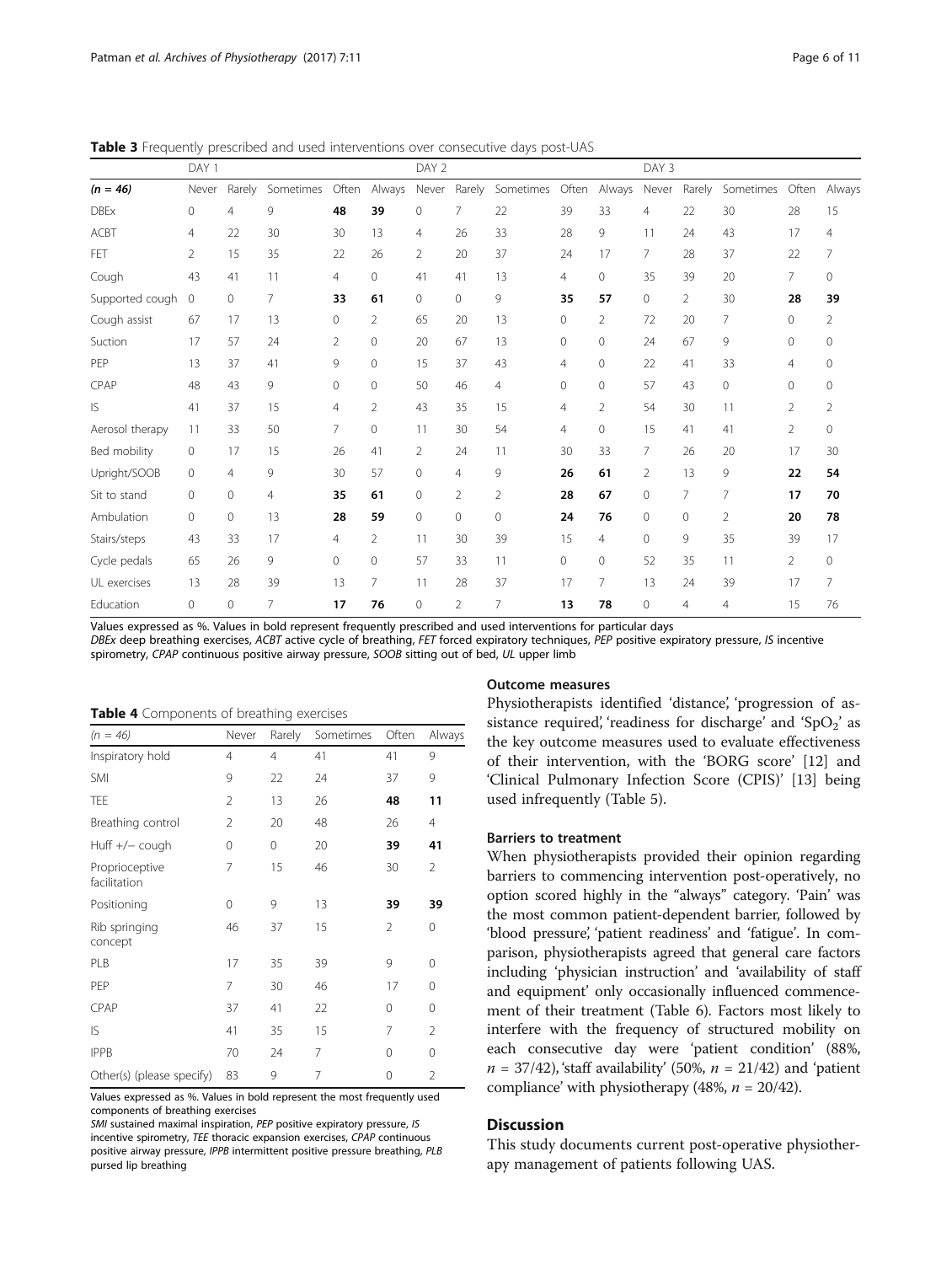Other(s) (please specify) 85 2 9 2 2 Values expressed as %. Values in bold represent the top 4 "always" and

"never" used outcome measures

 $FiO<sub>2</sub>$  fraction of inspired oxygen, SpO<sub>2</sub> oxygen saturation, ABGs arterial blood gases, BORG Borg Scale, VAS visual analogue scale

Despite not seeing patients pre-operatively, physiotherapists currently undertake post-operative screening utilising a variety of assessment tools, and treat patients with a combination of early mobilisation and respiratory interventions post-operatively. The mean age of participants was 35 years, with the majority of respondents having practiced physiotherapy for greater than 10 years, with more than 5 years' experience in general surgical wards. This provides confidence that the received responses are from highly experienced physiotherapists with considerable knowledge and experience within UAS practice.

# Screening patients for pre-existing and post-operative risk factors prior to commencing treatment

This study identified that the majority of physiotherapists surveyed do not currently perform routine preoperative screening or interventions on patients prior to their UAS. Early reports from the LIPSMAck POP trial [[14\]](#page-10-0) suggest that pre-operative interventions have the potential to positively influence patient outcomes postoperatively. This indicates that a significant change in

| SpO <sub>2</sub>       |    |    |    | 50 | 37            | Level of ventilation/ $O2$ | 46 |
|------------------------|----|----|----|----|---------------|----------------------------|----|
| Chest x-ray            |    |    | 52 | 37 | $\mathcal{L}$ | requirements               |    |
| Auscultation           |    |    | 15 | 50 | 33            | Decreased $SpO2$           | 46 |
| Clinical Pulmonary     | 72 | 22 |    |    | 4             | $VO2$ max                  | 39 |
| Infection Score (CPIS) |    |    |    |    |               | FiO <sub>2</sub>           | 54 |
|                        |    |    |    |    |               |                            |    |

Patient limiting factors

| Pain (high VAS)                                                         | 2  | 13 | 46 | 39             | 0              |
|-------------------------------------------------------------------------|----|----|----|----------------|----------------|
| Level of ventilation/O <sub>2</sub><br>requirements                     | 11 | 46 | 35 | 7              | 0              |
| Decreased $SpO2$                                                        | 19 | 46 | 31 | 4              | 0              |
| $VO2$ max                                                               | 54 | 39 | 7  | 0              | 0              |
| FiO <sub>2</sub>                                                        | 20 | 54 | 22 | 4              | $\Omega$       |
| Presence of spontaneous<br>breathing                                    | 30 | 48 | 19 | 4              | $\Omega$       |
| Abnormal respiratory rate                                               | 13 | 56 | 31 | 0              | 0              |
| Reduced exercise tolerance/<br>fitness                                  | 19 | 41 | 33 | 7              | $\Omega$       |
| <b>BORG</b>                                                             | 26 | 54 | 19 | $\overline{2}$ | $\Omega$       |
| Blood pressure                                                          | 4  | 13 | 59 | 24             | 0              |
| Abnormal heart rate                                                     | 7  | 39 | 43 | 9              | $\mathfrak{D}$ |
| ABGs                                                                    | 24 | 56 | 15 | 6              | $\Omega$       |
| Number of attachments<br>(catheter, IV drip, O <sub>2</sub><br>therapy) | 41 | 48 | 7  | $\overline{4}$ | 0              |
| <b>BMI</b>                                                              | 24 | 56 | 17 | $\overline{4}$ | $\Omega$       |
| Patient readiness                                                       | 7  | 28 | 43 | 19             | 4              |
| Anxiety level of patient                                                | 6  | 33 | 43 | 17             | 2              |
| Physio judgement of<br>medical stability                                | 11 | 20 | 48 | 17             | $\overline{4}$ |
| Fatigue                                                                 | 11 | 26 | 54 | 7              | $\mathfrak{D}$ |
| Other(s) please specify                                                 | 78 | 7  | 13 | $\mathcal{P}$  | $\Omega$       |
| General limiting factors                                                |    |    |    |                |                |
| Physician instructions                                                  | 7  | 35 | 46 | 9              | 2              |
| Assistance required<br>(mobility)                                       | 24 | 35 | 30 | 11             | 0              |
| Availability of equipment                                               | 24 | 41 | 20 | 15             | 0              |
| Availability of staff                                                   | 15 | 31 | 37 | 15             | $\mathfrak{D}$ |
| Pressure to discharge from<br>ward                                      | 20 | 41 | 31 | 6              | 2              |
| Conflicts with MDT<br>appointments                                      | 19 | 54 | 26 | 2              | 0              |
| Other(s) (please specify)                                               | 87 | 6  | 7  | $\Omega$       | $\Omega$       |

 $(n = 54)$  Never Rarely Sometimes Often Always

Values expressed as %

VAS visual analogue scale,  $O_2$  oxygen, BMI body mass index, IV intravenous, BORG Borg Scale, SpO<sub>2</sub> oxygen saturation, ABGs arterial blood gases, VO<sub>2</sub> max maximal oxygen uptake,  $FiO<sub>2</sub>$  fraction of inspired oxygen, MDT multi disciplinary team

practice will need to be undertaken across Australia in order to ensure the key research findings are translated into practice. Improved access to patients pre-operatively will also provide opportunities for pre-operative screening. This encourages the identification of high-risk patients, allowing them to be prioritised post-operatively, ensuring

 $(n = 46)$  Never Rarely Sometimes Often Always Respiratory rate  $2$  13 35 39 11  $FiO<sub>2</sub>/O<sub>2</sub>$  requirements  $4$  7 9 59 22

Sputum clearance  $0$  4 24 48 24 ABGs 13 17 46 20 4 Blood pressure 4 50 20 24 2 Heart rate 7 37 26 26 4 Pain (VAS) 2 20 37 26 15

BORG score **20** 35 28 15 2

Distance mobilised 0 0 7 48 46 Readiness for discharge  $0$  0 13 57 30 Anxiety level 2 30 39 26 2 Patient appearance  $2 \t 17 \t 33 \t 30 \t 17$ 

13 30 33 22 2

0 4 4 57 **35** 

interventions

Rate of Perceived Exertion (RPE)

required

Progression of assistance

<span id="page-6-0"></span>Table 5 Outcome measures used to monitor effectiveness of Table 6 Factors limiting commencement of physiotherapy intervention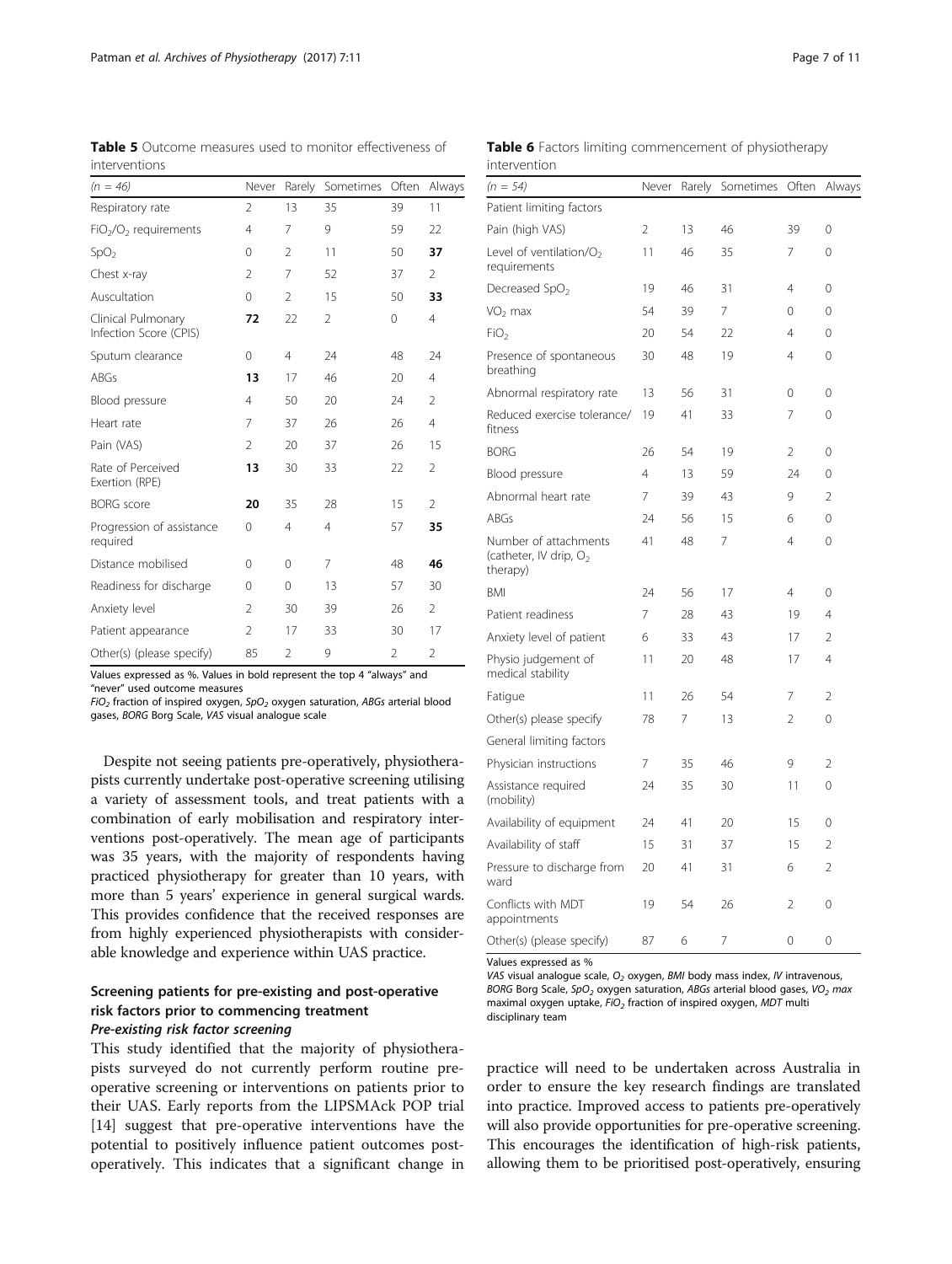the best allocation of physiotherapy resources and a potential to further reduce PPC rates.

Despite not pre-operatively screening patients, Australian physiotherapists are assessing patients early post-operatively for pre-existing risk factors for PPC development. Physiotherapists used advanced age, respiratory and cardiac comorbidities, and smoking history as primary pre-existing parameters to screen whether their patient was at high risk of a PPC, with the majority of respondents suggesting that past respiratory history was a factor related to PPCs. These factors are reflective of those described by Haines et al. [\[10](#page-9-0)] and Scholes et al. [[15\]](#page-10-0), and assist clinicians' ability to screen for high-priority patients that are at greater risk of PPC development in the post-operative period. This is important to ensure physiotherapy interventions are allocated and targeted to those who are most likely to benefit [\[15](#page-10-0)].

Coincidently, the risk factors commonly identified by clinicians equate to an ASA score greater than two [\[15](#page-10-0)]. Despite this, use of the ASA scoring system as a screening tool was not common amongst respondents. This could indicate a lack of awareness of the ASA scoring system as a well-documented, validated assessment and predictive tool for PPCs, or that physiotherapists do not regard it as relevant to their practice. Additionally, clinicians failed to comment on other factors used to screen patients, such as pre-operative exercise capacity and pre-existing neurological conditions. This is despite them being identified as having an impact on respiratory function and patient outcomes post-operatively [[15\]](#page-10-0).

The development of diagnostic criteria specific to UAS (such as those of Scholes et al. [\[15\]](#page-10-0)) assists physiotherapists in the identification of variables that place patients at higher risk of PPC development post-operatively. Clinicians did not identify 'high temperature' or 'sputum classification' as frequently used screening tools, despite being recommended measures to identify infection postoperatively [[15](#page-10-0)]. Despite its potential to reduce mobility, 'non-compliance' did not prove to be an indicator used by physiotherapists to recognise someone at high-risk of complications. Likewise, clinicians did not recognise 'duration of surgery and anaesthesia' as influences to PPC development. Nevertheless, physiotherapists identified 'chest x-ray', 'auscultation' and 'decreased  $SpO<sub>2</sub>$ ' as common screening tools which reflect those mentioned by Scholes et al. [\[15](#page-10-0)].

Various diverse screening tools are being used throughout clinical practice to identify a patient at risk of developing a PPC. This calls for additional work to form an agreed consensus on the key assessment tools available to clinicians within the UAS patient population. This is likely to improve physiotherapists' efficiency at screening and prioritising treatment to high-risk

patients, reducing the severity and impact of PPCs, and allowing for the appropriate allocation of resources [\[15](#page-10-0)].

#### Respiratory intervention

Results from this survey suggest that physiotherapists are currently implementing respiratory interventions into their practice; more than half combining chest treatments and mobilisation as their standard practice. This is despite recent evidence supporting the use of mobilisation as a standalone treatment, concluding that the addition of DBEx and coughing provides no additional benefit [\[9](#page-9-0)].

The majority of respondents specified an aim to perform routine chest treatment on day one, with results indicating that physiotherapists universally prescribed DBEx and supported coughs. It is evident that positioning and TEEs are also favourable interventions, with over half of clinicians consistently implementing them. These results are reflective of Hanekom et al. [[1\]](#page-9-0) who recommended that respiratory interventions are warranted for patients post-UAS. These recommendations are purely based on clinical experience, as the current literature remains somewhat inconclusive. A further study found adherence to mobilisation and chest therapy was effective at reducing the incidence of atelectasis to 0% [[4\]](#page-9-0), but continued research is necessary to validate this claim.

Despite conflicting evidence, clinical experience may be the primary driver behind why physiotherapists continue to use chest treatment as standard practice and not as per required. Although clinical experience is not necessarily unreliable, it needs to be acknowledged as a potential factor in resistance to change and should be integrated with evidence from high quality studies to promote best practice for patients undergoing UAS.

Further research to clarify the role of standard respiratory interventions and translation of evidence-based practice within UAS has the potential to encourage physiotherapists to agree and consistently implement interventions that are validated and most beneficial to this patient population, whilst best utilising valuable physiotherapy resources. That being said, there was no indication throughout this study that physiotherapists were using respiratory techniques as a standalone treatment, as mobilisation was universally accepted as the optimal choice of treatment in this patient population.

#### Mobilisation

Hanekom et al. [[1](#page-9-0)] reported early mobilisation to be a beneficial intervention for patients following UAS. This is further validated by Silva and colleagues [\[9\]](#page-9-0) emphasising the benefits of early mobilisation away from the bedside when performed at sufficient intensities, whilst Haines et al. [[10\]](#page-9-0) established that delaying early mobilisation caused an increase in PPCs.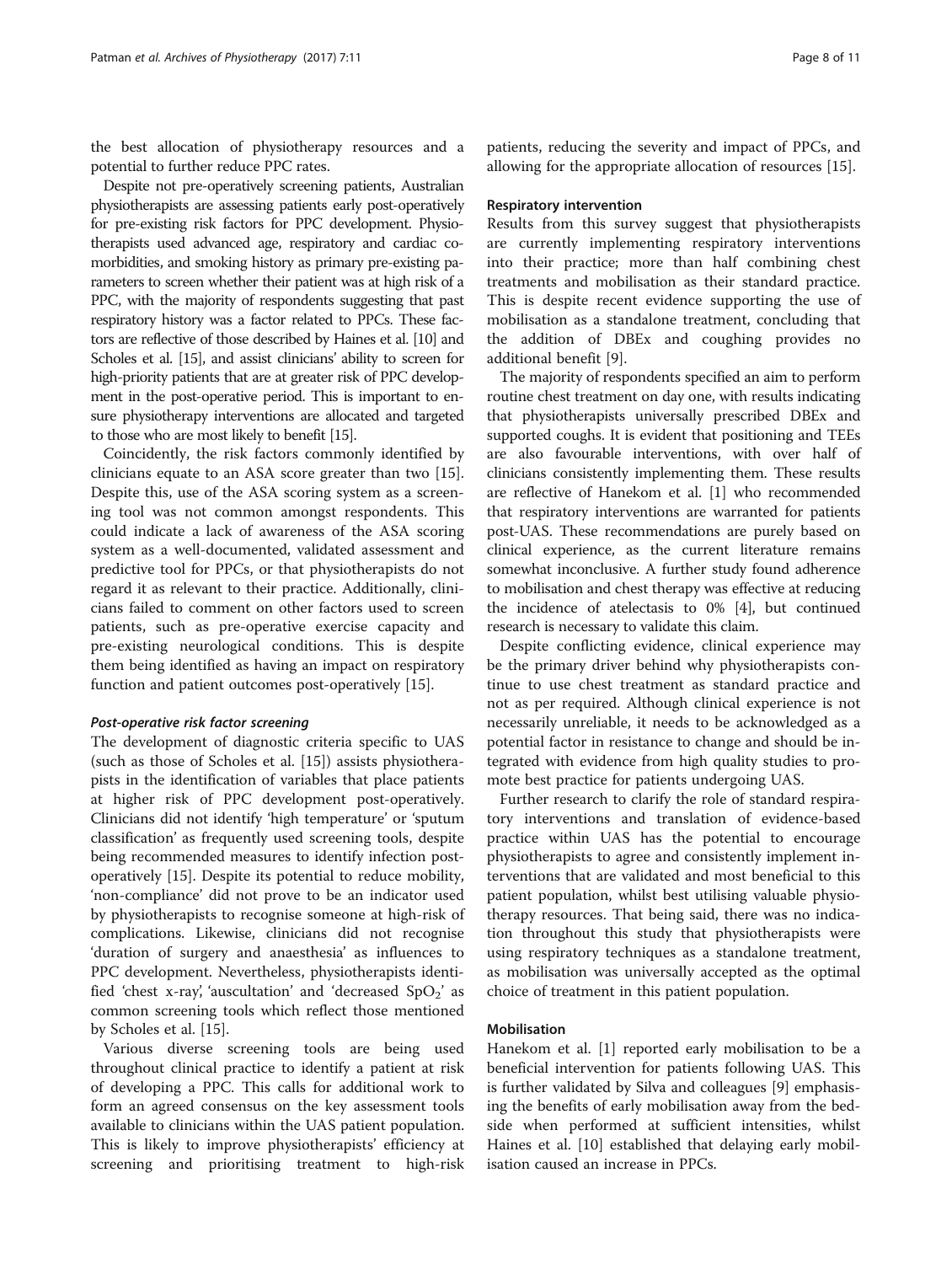This study demonstrated a positive link between a majority of milestones clinicians expected patients to achieve post-operatively and the physiotherapy treatment actually delivered over consecutive days. Following day one, physiotherapists indicated that when their patients were medically stable, providing no limitations to physiotherapy management, they mobilised their patients away from the bedside. This is in line with physiotherapists' expectations and primary focus that from day one onwards, all patients should be mobilising away from the bedside. These findings are similar to the preexisting literature of Silva et al. [[9\]](#page-9-0) and Haines et al. [[10](#page-9-0)] concluding that the implementation of mobilisation alone provided an adequate reduction in PPC rates. This suggests recent literature is being translated into current practice as Australian physiotherapists demonstrated an awareness of mobilising away from the bedside as an effective treatment post-operatively.

Stair climbing was not necessarily being prescribed as an intervention despite physiotherapists expecting patients to achieve it as a milestone. Respondents also indicated that cycle pedals are an uncommon intervention postoperatively despite Bhatt and colleagues [\[6\]](#page-9-0) determining that early aerobic exercise through the use of cycle pedals halved the rate of respiratory infection and length of stay. This was, however, a small single-centre study that needs to be validated prior to translation into standard physiotherapy practice in upper abdominal surgery patients.

Overall, this study's results suggest that physiotherapists are implementing early mobilisation and that it reflects recent literature within this patient population. Despite all physiotherapists identifying early mobilisation as the primary focus of treatment, a small percentage of physiotherapists acknowledged that it was not implemented on every occasion, suggesting that barriers to ideal treatment exist.

#### Barriers to treatment

Findings of this survey indicate that a variety of patientdependent factors limit the commencement of physiotherapy treatment post-operatively. 'Pain' was the most prominent barrier reported, followed by 'fatigue' and 'patient readiness', all having the capacity to reduce mobility and hence increasing the risk of a PPC. Similarly, 'noncompliance' was an evident barrier to treatment despite not previously being recognised as a post-operative risk factor for PPC development and delayed mobility.

The barriers identified by physiotherapists in this study are reflective of those previously reported by Browning et al. [[16](#page-10-0)], in particular 'availability of staff' and 'assistance to mobilise' were both found to affect the amount of 'uptime' patients receive post-operatively following UAS. 'Patient condition' and 'patient compliance' were also reported as factors impacting the commencement and frequency of treatment, especially mobility, in this study.

Strong, validated evidence could give physiotherapists the opportunity to become more autonomous in the prescription of interventions post-operatively, assisting them to overcome external barriers such as 'physician instruction'. There could be additional value in finding ways to support knowledge translation beyond physiotherapy cohorts and outwards to the wider field of the multi-disciplinary team to enhance physiotherapy management of patients post-UAS.

Barriers to treatment was not a focus of this study, therefore as a consequence of these incidental findings, it is unclear as to whether barriers such as pain and fatigue limit the efficiency and desired outcome of physiotherapy interventions or if it prevents the commencement of treatment completely. These findings provide avenue for further investigation into the impact of these barriers on commencing treatment and the strategies physiotherapists use to overcome them, creating the foundation of future studies to discover ways to facilitate treatment.

#### Limitations

Despite piloting, the length of the survey was the primary limitation of this study, with only two-thirds of those commencing survey completing (38/57). Not all questions were universally answered, with some respondents commenting that various questions were not applicable and/or repetitive, despite such issues not being apparent with piloting. Additionally, respondents may have perceived the questions differently to what was intended, again despite face validity being a focus of the piloting. Not all question responses were mandated in order to proceed through the survey, possibly accounting for varied response rates per question; providing opportunities for 'not applicable' answer options may be appropriate for future projects. The survey was anonymous potentially allowing multiple people to contribute from one facility. Likewise, the rotational nature of physiotherapy jobs may have hindered the response rate. Nevertheless, reminder emails worked to increase response rates to an adequate number with desirable representation Australia wide. Useful information was obtained throughout the survey making it a reflective summary of current practice in the UAS population.

#### Recommendations for future work

Continued research is necessary to determine whether the addition of respiratory interventions to early mobilisation confers any additional benefit to mobilisation alone in preventing PPCs. Further discussion is necessary to establish whether formalising an agreed minimal dataset of core screening tools could be a potential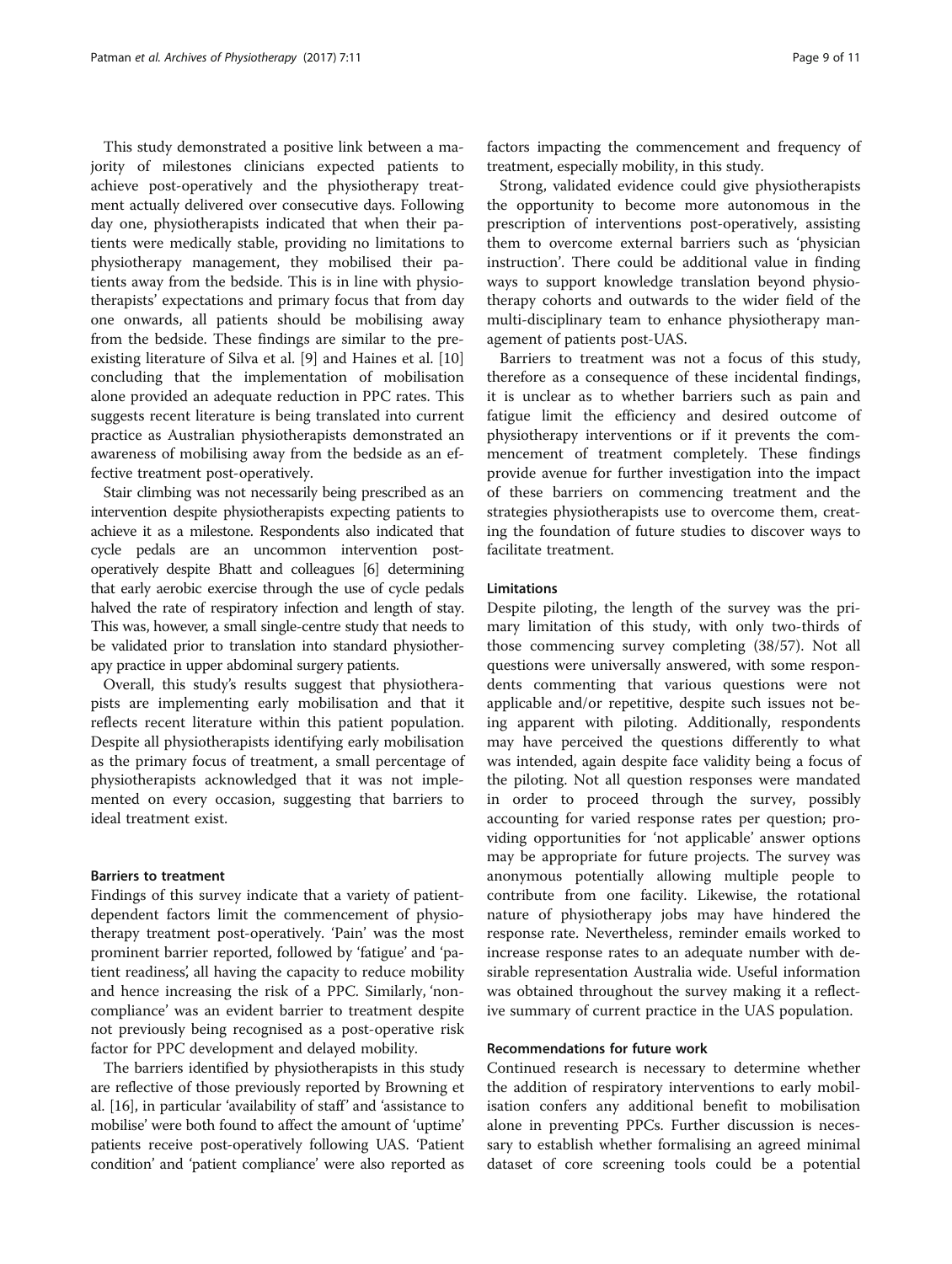<span id="page-9-0"></span>solution for prioritising resources. Also, further investigation into the barriers to treatment need to be completed. This has the potential to reduce PPC rates, improve patient-related outcomes and encourage the appropriate use of physiotherapy resources.

#### Conclusion

This study found that most Australian physiotherapists are mobilising their patients away from the bedside early in the post-operative period following UAS, with many continuing to also incorporate routine respiratory interventions. The interventions currently implemented by physiotherapists for patients post-UAS are reflective of the guidelines from Hanekom et al. [1]. However, more recent evidence emphasises the use of early mobilisation as a standalone treatment [9], which was not yet reflected in current practice. The variability of screening tools used amongst clinicians to identify high-risk patients post-operatively was reflective of the scarce amount of validated evidence available to physiotherapists. In combination with future research, an agreement amongst clinicians is required to establish a baseline collection of screening tools and interventions to assist clinicians with appropriately prioritising patients following UAS to ensure physiotherapy treatment time is allocated and utilised efficiently.

#### Additional file

[Additional file 1:](dx.doi.org/10.1186/s40945-017-0039-3) Survey tool. (PDF 401 kb)

#### Abbreviations

ABGs: Arterial blood gases; ACBT: Active cycle of breathing technique; ACT: Australian Capital Territory; ASA: American Society of Anesthesiology; BMI: Body mass index; BORG: Borg Scale; CPAP: Continuous positive airway pressure; CPIS: Clinical pulmonary infection score; DBEx: Deep breathing exercises; FET: Forced expiratory techniques; FiO<sub>2</sub>: Fraction of inspired oxygen; HREC: Human Research Ethics Committee; IPPB: Intermittent positive pressure breathing; IS: Incentive spirometry; IV: Intravenous; MDT: Multidisciplinary team; NSW: New South Wales; O<sub>2</sub>: Oxygen; PEP: Positive expiratory pressure; PLB: Pursed lip breathing; PPCs: Post-operative pulmonary complications; QLD: Queensland; SA: South Australia; SMI: Sustained maximal inspiration; SOOB: Sitting out of bed; SpO<sub>2</sub>: Oxygen saturation; TEE: Thoracic expansion exercises; UAS: Upper abdominal surgery; UL: Upper limb; VAS: Visual analogue scale; VIC: Victoria; VO<sub>2 max</sub>: Maximal oxygen uptake; WA: Western Australia

#### Acknowledgements

"Professor Max Bulsara (Biostatistician, The University of Notre Dame Australia) for statistical advice;

Dr. Elizabeth Skinner (Director of Allied Health Research and Senior ICU Physiotherapist at Western Health, Melbourne, Australia) for questionnaire advice"

#### Funding

No funding was received.

#### Availability of data and materials

Please contact author for data requests.

#### Authors' contributions

AB and AF participated in the design of the study, subject identification and recruitment, data collection, and performed the statistical analysis. AB drafted the manuscript. SP & CB conceived of the study, and participated in its design and coordination, and helped to draft the manuscript. All authors read and approved the final manuscript.

#### Ethics approval and consent to participate

The study was approved by the Human Research Ethics Committee (HREC) at The University of Notre Dame Australia (015151F) and by relevant local institutional HRECs. Voluntarily opening and completing the online survey implied consent.

#### Consent for publication

Not applicable.

#### Competing interests

The authors declare that they have no competing interests.

#### Publisher's Note

Springer Nature remains neutral with regard to jurisdictional claims in published maps and institutional affiliations.

#### Received: 10 March 2017 Accepted: 7 August 2017 Published online: 15 August 2017

#### References

- 1. Hanekom S, Brooks D, Denehy L, Fagevik-Olsen M, Hardcastle T, Manie S, Louw Q. Reaching consensus on the physiotherapeutic management of patients following upper abdominal surgery: a pragmatic approach to interpret equivocal evidence. BMC Med Inform Decis. 2012;12(1):1–9.
- 2. Lunardi AC, Paisani DM, da Silva CC, Cano DP, Tanaka C, Carvalho CR. Comparison of lung expansion techniques on thoracoabdominal mechanics and incidence of pulmonary complications after upper abdominal surgery: a randomized and controlled trial. Chest. 2015;148(4):1003–10.
- 3. Richardson J, Sabanathan S. Prevention of respiratory complications after abdominal surgery. Thorax. 1997;52(3):S35–40.
- 4. Souza Possa S, Braga Amador C, Meira Costa A, Takahama Sakamoto E, Seiko Kondo C, Maida Vasconcellos AL, Moran de Brito CM, Pereira Yamaguti W. Implementation of a guideline for physical therapy in the postoperative period of upper abdominal surgery reduces the incidence of atelectasis and length of hospital stay. Rev Port Pneumol. 2014;20(2):69–77.
- 5. Yang CK, Teng A, Lee DY, Rose K. Pulmonary complications after major abdominal surgery: National Surgical Quality Improvement Program analysis. J Surg Res. 2015;198(2):441–9.
- 6. Bhatt NR, Sheridan G, Connolly M, Kelly S, Gillis A, Conlon KC, Lane S, Shanahan E, Ridgway PF. Postoperative exercise training is associated with reduced respiratory infection rates and early discharge: A case-control study. Surgeon. 2015;3:1–8.
- 7. do Nascimento Junior P, Módolo NSP, Andrade S, Guimarães MMF. Incentive spirometry for prevention of postoperative pulmonary complications in upper abdominal surgery. Cochrane Db Syst Rev. 2014;(2):CD006058. doi:[10.1002/14651858.CD006058.pub3](http://dx.doi.org/10.1002/14651858.CD006058.pub3).
- 8. Ireland CJ, Chapman TM, Mathew SF, Herbison GP. Continuous positive airway pressure (CPAP) during the postoperative period for prevention of postoperative morbidity and mortality following major abdominal surgery. Cochrane Db Syst Rev. 2014;(8):CD008930. doi:[10.1002/](http://dx.doi.org/10.1002/14651858.CD008930.pub2) [14651858.CD008930.pub2](http://dx.doi.org/10.1002/14651858.CD008930.pub2).
- 9. Silva YR, Li SK, Rickard MJ. Does the addition of deep breathing exercises to physiotherapy-directed early mobilisation alter patient outcomes following high-risk open upper abdominal surgery? Cluster randomised controlled trial. Physiotherapy. 2013;99(3):187–93.
- 10. Haines KJ, Skinner EH, Berney S. Association of postoperative pulmonary complications with delayed mobilisation following major abdominal surgery: an observational cohort study. Physiotherapy. 2013;99(2):119–25.
- 11. Marsh EE, White MD. Content Analysis: A Flexible Methodology. Libr Trends. 2006;55(1):22–45.
- 12. Borg GA. Psychophysical bases of perceived exertion. Med Sci Sport Exer. 1982;14(5):377.
- 13. Pugin J, Auckenthaler R, Mili N, Janssens JP, Lew PD, Suter PM. Diagnosis of ventilator-associated pneumonia by bacteriologic analysis of bronchoscopic